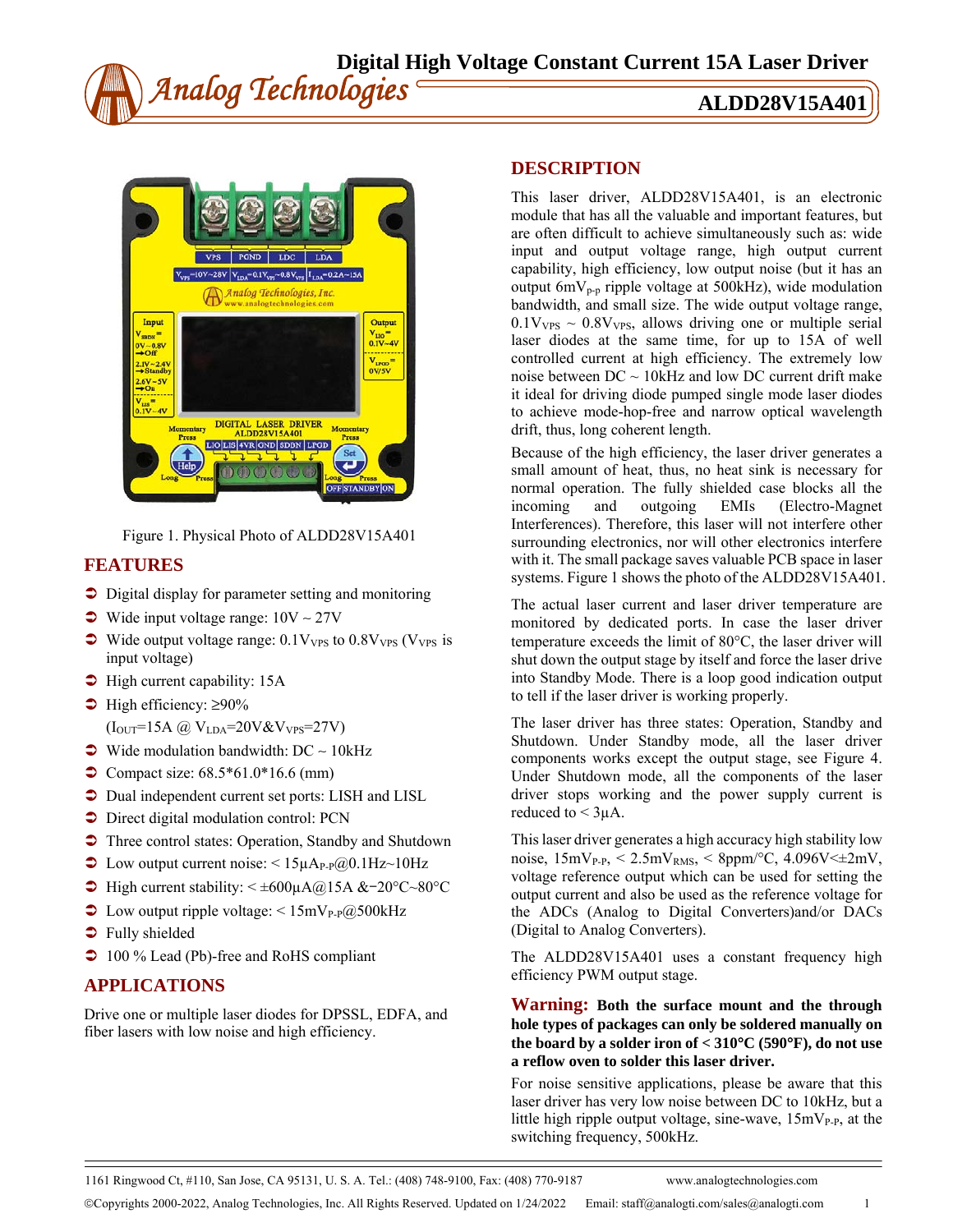

|                         |              | $\int_{\bigcirc}^{\circ} 1 \overline{ALDD28V15A401}$ |
|-------------------------|--------------|------------------------------------------------------|
| LIO<br>LIS <sup> </sup> | $\bigcirc$ 2 | $10$ O VPS                                           |
| 4VR                     | $\bigcirc$ 3 | $9$ O PGND                                           |
| <b>GND</b>              | $\bigcirc$ 4 |                                                      |
| <b>EN</b>               | $\bigcirc$ 5 | $8$ O LDC                                            |
| <b>LPGD</b>             | $\bigcirc$ 6 | $7$ O LDA                                            |
|                         |              |                                                      |

Figure 2 is the top view of the ALDD28V15A401, which also shows the pin names and locations. Its thickness is 17mm. The pin functions and specifications are described in Table 1 below. Note that the metal case is internally connected to ground.

Figure 2. Pin Names and Locations

|  | <b>Table 1.Pin Function Descriptions</b> |  |
|--|------------------------------------------|--|
|  |                                          |  |

| Pin<br># | <b>Name</b> | <b>Type</b>             | <b>Description</b>                                                                                                                                                                                                                                                                                                                                                                                                                                                                                                                                                                                                                                                                                                                 |  |  |  |
|----------|-------------|-------------------------|------------------------------------------------------------------------------------------------------------------------------------------------------------------------------------------------------------------------------------------------------------------------------------------------------------------------------------------------------------------------------------------------------------------------------------------------------------------------------------------------------------------------------------------------------------------------------------------------------------------------------------------------------------------------------------------------------------------------------------|--|--|--|
| 1        | LIO         | Analog Output           | Laser Current Output indication. 0.1V to 4.096V indicates the laser current being from 0 to<br>15A linearly.                                                                                                                                                                                                                                                                                                                                                                                                                                                                                                                                                                                                                       |  |  |  |
| 2        | <b>LIS</b>  | Analog Input            | Laser current low value setting voltage. There is a $10M\Omega$ input resistor tied to GND. Setting<br>it from 0.1V to 4.096V will set the laser lower current from 0 to 15A linearly. The laser driver<br>will output the current set by this pin. The input bias current of this pin is $\leq 0.1\mu A$ .                                                                                                                                                                                                                                                                                                                                                                                                                        |  |  |  |
| 3        | 4VR         | Analog Output           | Voltage Reference 4.096V output. It can source and sink up to 10mA output current, with a<br>very low 5µVP-P noise between 0.1 to 10Hz and < 6ppm/°C stability. Under Standby Mode,<br>this pin is still working.                                                                                                                                                                                                                                                                                                                                                                                                                                                                                                                  |  |  |  |
| 4        | <b>GND</b>  | Signal Ground           | Signal Ground pin. Connect ADC and DAC grounds to here. When using POTs<br>(potentiometer) to set the output currents, connect the ground terminal of the POTs to here.                                                                                                                                                                                                                                                                                                                                                                                                                                                                                                                                                            |  |  |  |
| 5        | EN          | Analog/Digital<br>Input | Standby and Shutdown Control. This pin has three states: between $0V \sim 0.3V$ , it shuts down<br>the entire laser driver; between $0.5V \sim 1.2V$ , it sets the laser driver to standby mode; between<br>$1.5V \sim 28V$ , it sets the laser driver to operation mode. The input current on this pin is < 2µA.                                                                                                                                                                                                                                                                                                                                                                                                                  |  |  |  |
| 6        | <b>LPGD</b> | Digital Output          | Loop Good indication. When the laser driver's output current equals the set-point current<br>value, and there is no short nor open circuit at the output, this pin is pulled up high by an<br>internal $3k\Omega$ resistor to an internal 5V power supply as shown in Figure 3; when the output<br>current is not equal to the set-point current, such as there is an open circuit at the output, or<br>the load has too high a resistance that even the output voltage reaches the power supply<br>voltage, the output current is still lower than the set-point value, this pin is pulled low by an<br>open drain MOSFET of which Rdson $\lt$ 500Ω. When outputting the low value, the sinking<br>capability is $< 0.5V$ at 1mA. |  |  |  |
| 7        | <b>LDA</b>  | Analog Output           | Laser Diode Anode. Connect it to the laser diode anode terminal. The maximum current of<br>this pin can go up to 15A. When doing layout, do not use a thin and long PCB track,<br>otherwise, the inductance might be too high, and oscillation may occur.                                                                                                                                                                                                                                                                                                                                                                                                                                                                          |  |  |  |
| 8        | <b>LDC</b>  | Analog Output           | Laser Diode Cathode. Connect it to the laser diode cathode terminal. The current on this pin<br>can go up to 15A. Use thick and short PCB track for this pin to minimize the inductance to<br>avoid oscillation or ringing. This pin has a low voltage potential, when the output current is<br>15A, the potential is 30mV above PGND.                                                                                                                                                                                                                                                                                                                                                                                             |  |  |  |
| 9        | <b>PGND</b> | Power Ground            | Power ground pin. Connect this pin directly to power supply return path line, 0V. The<br>maximum current on this pin can go up to 15A.                                                                                                                                                                                                                                                                                                                                                                                                                                                                                                                                                                                             |  |  |  |
| 10       | <b>VPS</b>  | Power Input             | Power supply voltage. The driver works from $V_{VPS} = 12V \sim 27V$ . The maximum current can<br>go up to 15A.                                                                                                                                                                                                                                                                                                                                                                                                                                                                                                                                                                                                                    |  |  |  |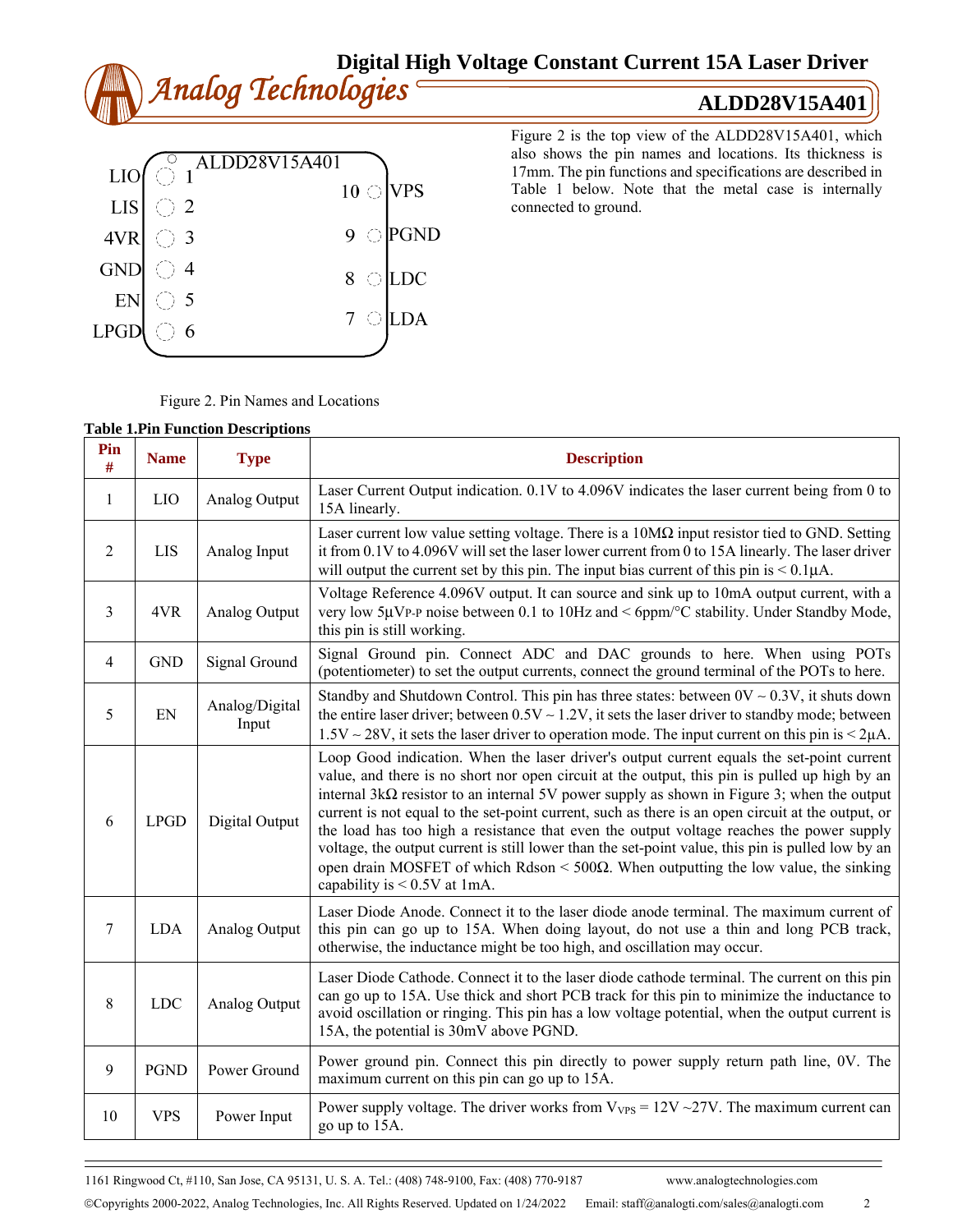

### **SPECIFICATIONS**

### **Table 3. Characteristics (TAMBIENT= 25**°**C)**

| <b>Parameter</b>                                                                             | <b>Value</b>                 | Unit            |
|----------------------------------------------------------------------------------------------|------------------------------|-----------------|
| Power efficiency<br>$I_{\text{OUT}} = 15A$ , $V_{\text{LDA}} = 20V & V_{\text{VPS}} = 27V$ . | 90                           | $\frac{0}{0}$   |
| Maximum output current                                                                       | 15                           | A               |
| Low frequency output current noise,<br>peak-to-peak value, 0.1Hz to 10Hz,                    | <15                          | $\mu A_{P-P}$   |
| Stability @ 15A &-20 $\degree$ C ~80 $\degree$ C                                             | $< \pm 0.01$                 | $\frac{0}{0}$   |
|                                                                                              | $<\pm 650$                   | $\mu A$         |
| Laser current control signal at LIS                                                          | $0.1 - 4.096$                | $\mathbf V$     |
| LIS control accuracy                                                                         | $\pm 0.1$                    | $\frac{0}{0}$   |
| Laser current indication signal at LIO                                                       | $0.1 - 4.096$                | $\mathbf V$     |
| LIO indication accuracy                                                                      | ±0.2                         | $\frac{0}{0}$   |
| Reference output voltage                                                                     | $4.096 \pm 0.008$            | $\mathbf{V}$    |
| Output voltage range at LDA                                                                  | $0.1V_{VPS}$ to $0.8V_{VPS}$ | V               |
| Output voltage at LDC                                                                        | $\boldsymbol{0}$             | V               |
| Power supply voltage range                                                                   | $10 - 27$                    | V               |
| Maximum power supply voltage                                                                 | 28                           | V               |
| Start-up time upon releasing the SBDN pin above 2.6V                                         | 20                           | ms              |
| Shutdown time upon pulling the SBDN pin down                                                 | 20                           | $\mu s$         |
| Standby current                                                                              | 8                            | mA              |
| Shutdown current                                                                             | $\leq$ 2                     | μA              |
| Operating case temperature                                                                   | $-40 \sim 110$               | $\rm ^{\circ}C$ |
| Operating ambient temperature                                                                | $-40 \sim 85$                | $\rm ^{\circ}C$ |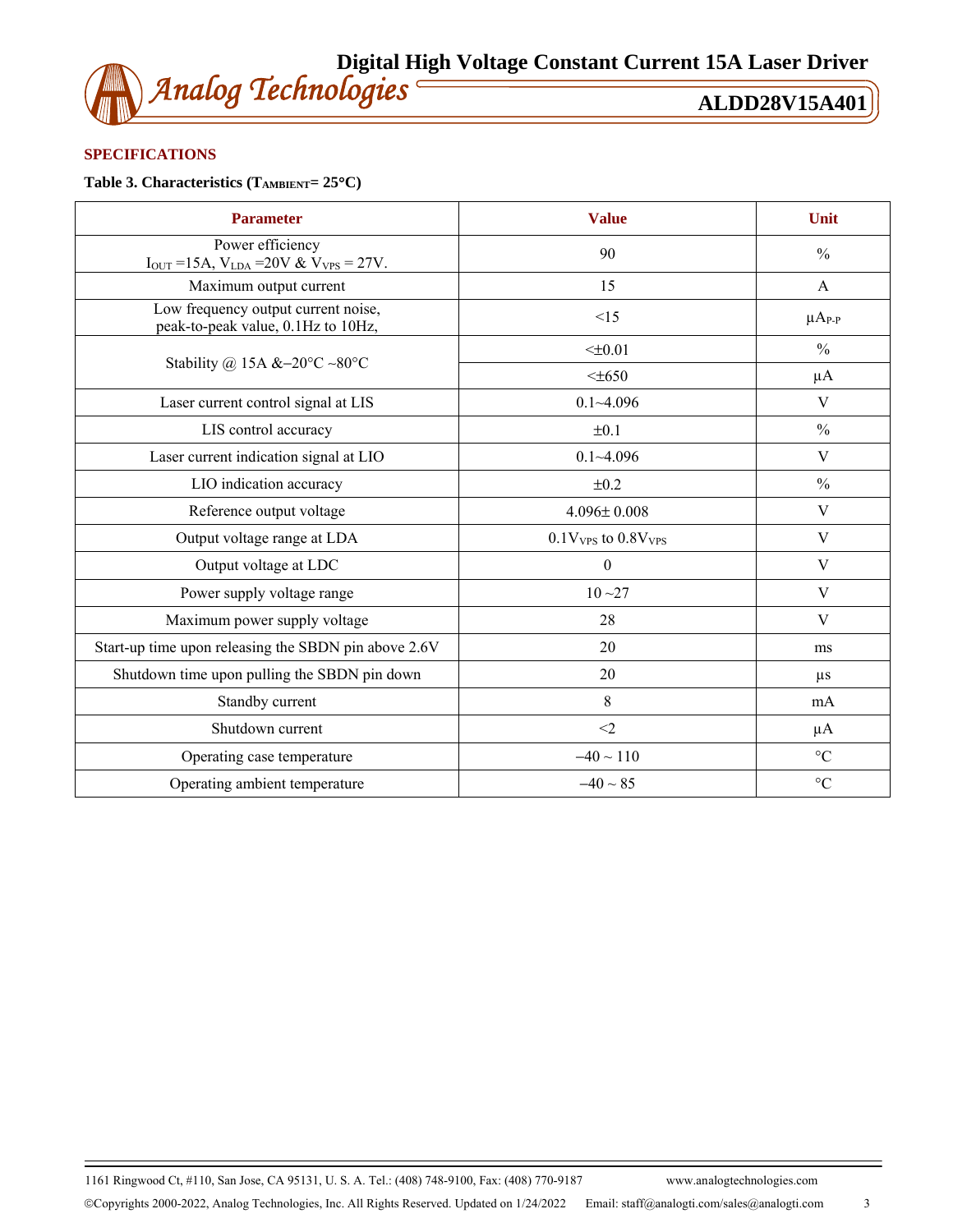



Figure 3. Internal Block Diagram of ALDD28V15A401

### **OPERATION PRINCIPLE**

The block diagram of the driver is shown in Figure 3.The signal from pin 2, EN, is sent to a level detector circuit. As shown in Figure 4, upon detecting signal level between 0V to 0.3V, the shutdown output is activated. It shuts down the whole laser driver and drives the laser driver into shutdown Mode. Upon detecting the level to be between 0.5 and 1.2V, the standby signal is activated, it puts the controller into Standby Mode. When the signal is between 1.5V and above, the controller is driven into Operation Mode.



### Figure 4. Input Control

There is a temperature protection circuit, upon detecting the temperature to be  $>80^{\circ}$ C, it will force the laser driver into Standby Mode. The laser driver reinitiates the power up sequence when the junction temperature drops below 80°C.

The voltage reference circuit provides internal voltage reference for the driver, its output is taken out after a noise removal circuit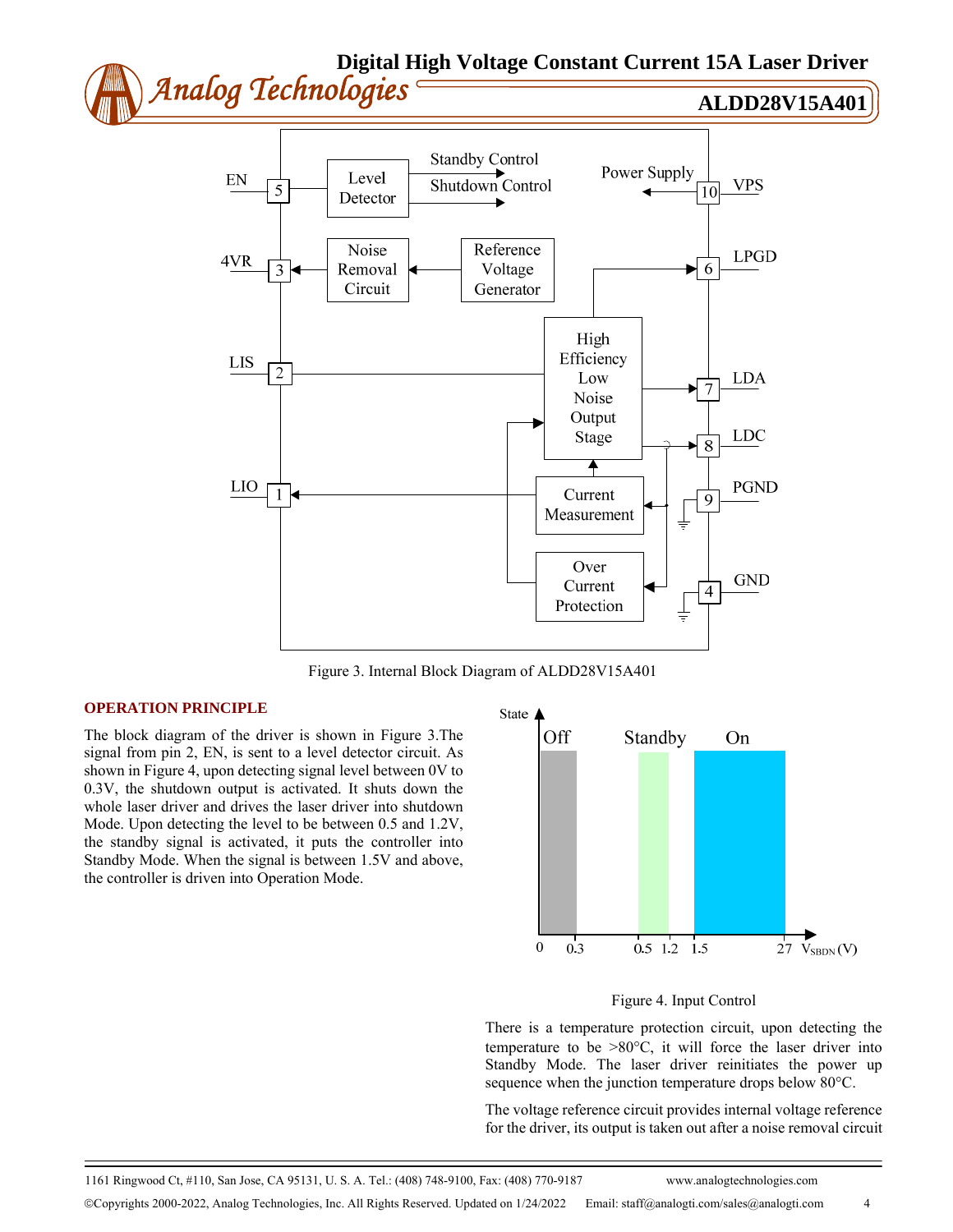

at 4VR port, pin 4.

 $I_{OUT} (A) = V_{LISL} (V) / 4.096 (V) \times 15 (A);$ 

LIS pin set the output current without any offset voltage. The relationship between the voltage and the output current is:

$$
I_{\text{OUT}}(A) = V_{\text{LIS}}(V)/4.096 (V) \times 15 (A);
$$

$$
V_{LIS}(V) = I_{OUT}(A)/15 (A) \times 4.096 (V),
$$

Where  $I_{\text{OUT}}$  is the output current of the laser driver,  $V_{\text{LIS}}$ represents the voltage on the LIS, in volt.

The LIO port, pin 6, outputs an analog voltage that is proportional to the actual output current. When the output current is 0A, the LIO voltage is 0V; when output current is 15A, the LIO voltage is 4.096V. The relationship is:

 $V_{LIO} (V) = I_{OUT} (A)/15(A) \times 4.096 (V);$ 

VLIO is the voltage on the LIO pin.

The output stage is designed to achieve low noise, high efficiency, and relatively high modulation speed. It has an over current protection circuit. There is a soft start circuit which increases the output current slowly at the start up time and shuts down the current quickly.

The LPGD pin indicates the control loop status. When this pin goes high, >2V, the control loop is working properly, i.e., the output current equals to the desired value,  $V_{LIS} = V_{LIO}$ ; when this pin goes low, <0.3V, the laser driver is not working properly, there might be a short or open circuit at the output, or the laser driver is protected by the over temperature protection circuit.



Figure 5. Stand-Alone Application Schematic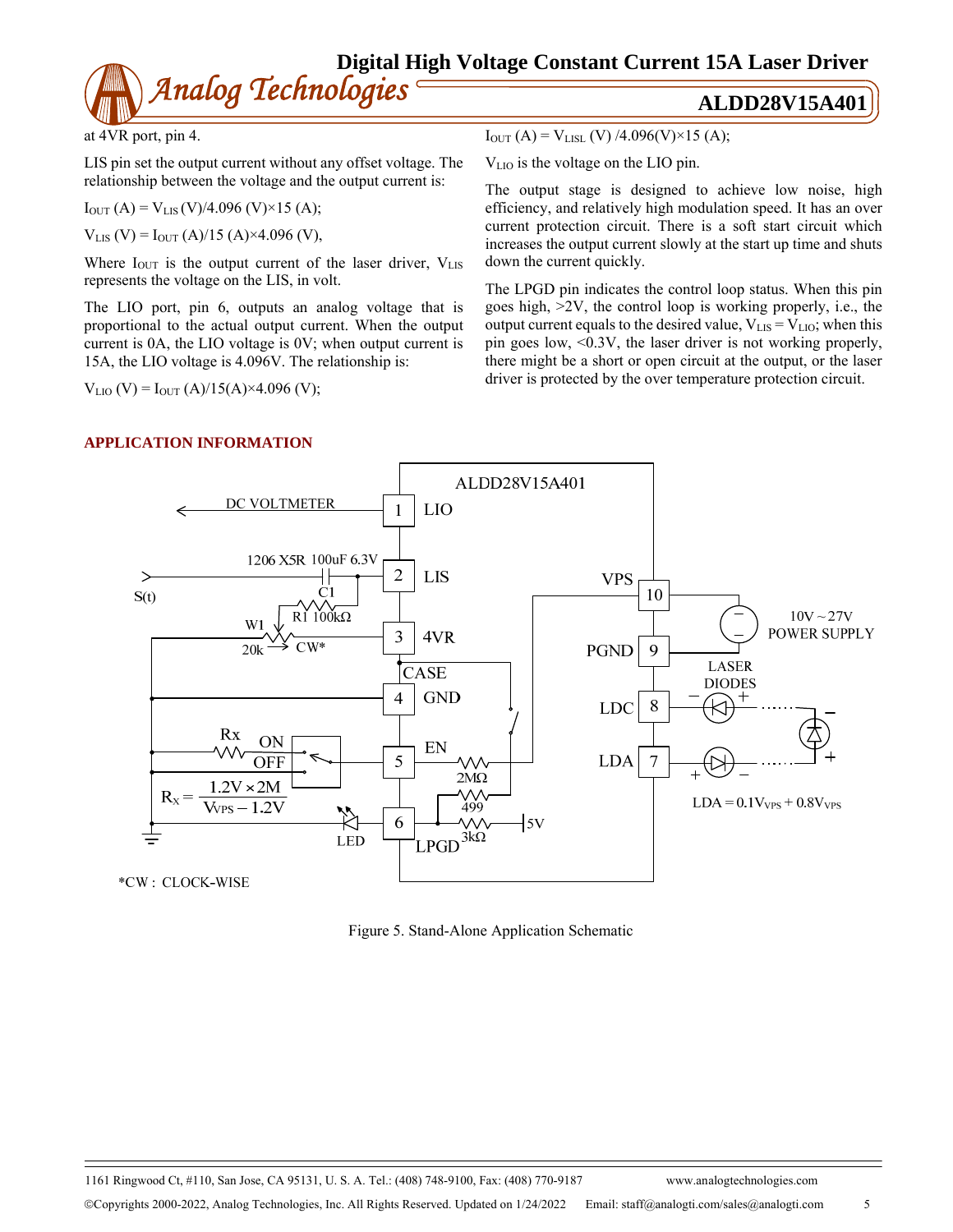



Figure 6. Micro-Controller Based Application Schematic

Figure 6 shows a micro-controller based application schematic.

Table 4 shows the relationship between Digital D1, D2, and laser driver state. Refer to Figure 6.

### **Table 4.**

| <b>Digital</b> | <b>Digital</b> | Laser         |
|----------------|----------------|---------------|
| Output         | Output         | <b>Driver</b> |
| D1             | D2             | <b>State</b>  |
| 0              |                | Shutdown      |
| 0              |                | Standby       |
|                |                | Note          |
|                |                | Operation     |

Note: For the input state D1=1 and D2=0, the controller's state is depending on the output voltage at EN pin:

$$
V_{\text{SBND10}} = \frac{R2}{R1 + R2} \times V_{\text{D}}
$$

$$
V_{\text{SBND01}} = \frac{R1}{R1 + R2} \times V_{\text{D}}
$$

Where,  $V_D$  is the logic1 output voltage for D1 & D2 signals.

Digital signal V1 and V2 controls the laser driver into Shutdown, Standby or Operation mode. The starting up time delay is about 20mS and the shut down time is about 20µS.

It is worth mentioning that to achieve high speed and low distortion digital modulation, one can use the LIS pin to set a current that is a little lower than the threshold current of the laser diode to turn off the laser beam, such as half of its value. Use the LIS pin to set the laser current when the laser diode is turned on. In this way, the laser beam is turned on and off, while the driver control loop is always kept on, so that the output stage is always under control, no distortion is caused by turning on/off the output stage.

When LPGD pin is high,  $> 2V$ , the laser diode control loop is working properly. When LPGD pin is low, <0.3V, the laser diode control loop is not working properly, there might be a short or open circuit at the laser diode, or the laser driver is put into Standby or Shutdown mode.

The LPGD pin can also be connected to a digital input pin of a micro-driver, when software/firmware is utilized in the system. The equivalent circuit of this pin is a  $3k\Omega$  resistor pulling it up to 5V rail and an open drain FET, 500Ω, pulling it down to the ground. The pull-up current can be increased by connecting an external pull-up resistor between LPGD and VPS. Tie this added additional pull up resistor to a 3.3V or 5V power supply if they are available. Make sure that the pull up current is not too high, otherwise, the internal open drain FET cannot pull-down the LPGD pin low enough to turn off the LED.

The laser diodes are connected between LDA and LDC pins. It is worth mentioning that the power supply return terminal should be connected to the pin 9, PGND.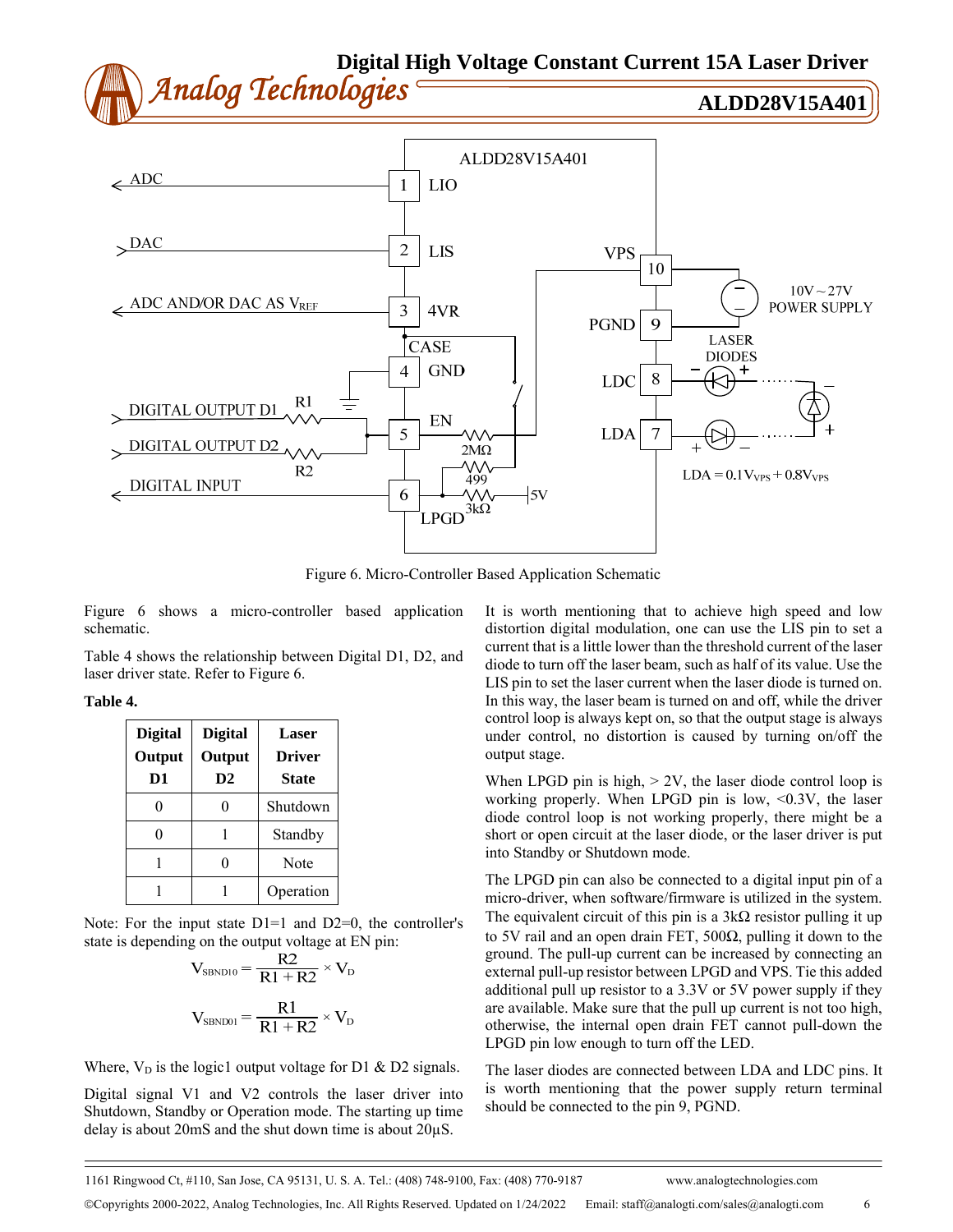

### **Minimizing the Output Noise**

The laser driver has extremely low output noise; care must be taken in using this laser driver to achieve this lower noise performance. One of the noise sources is the beating frequency interference from other power mode electronics, such as another laser driver, TEC (Thermo-Electric Cooler) controller, or power supply. There are 2 ways to avoid the frequency beating: set the switching frequencies of other electronics to be far away from the switching frequency of the laser driver, 500kHz.

The driver can be turned on and off by setting the SBDN pin high and low respectively. It is recommended to turn the driver on by this sequence:

To turn on: turn on the power by providing the power supply voltage to the driver on VPS pin, turn on the driver by releasing the SBDN pin.

To turn off: turn off the driver by lowering the voltage of SDN pin, turn off the power by stopping the voltage supply on the VPS pin.

When not controlled by the SBDN pin: leave it unconnected and turn the driver on and off by the power supply.

### **Adjusting the Output Current**

The output current is set by adjusting W1, which sets input voltages of LISL and LISH, pin 6 and 7. See Figure 6. The output current will be:

 $I_{OUT} (A) = 3.662 \times V_{LIS}$ 

LIS can also be set by using a DAC to replace the W1 in Figure 6. Make sure that the DAC has low output noise.

### **Monitoring the Output Current**

The output current of the driver can be monitored by measuring the voltage on the LIO pin. This feature is very useful for a micro-driver based system where the ADC is available and monitoring of the current in real time is required. This pin provides a very low noise voltage signal and is proportional to the output current:

 $I_{OUT} (A) = 3.662 \times V_{LIO} (A).$ 

For example, when the output signal is 4.096V, the output current is 15A.

LIO can be used to drive an ADC directly, and also be measured by a multi-meter.

### **First Time Power Up**

Laser diode is a highly valuable asset yet, a delicate device. Faults in connections and damages done to the driver during soldering process may damage the laser diode permanently. To protect the laser diode, it is highly recommend to use 3 to 18 regular diodes which is > 15A to form a "dummy laser" and insert it in the place of the real laser diode, when powering up the driver for the first time.

Use an oscilloscope to monitor the LDA voltage at times of powering up and enabling the shutdown pin and powering down the laser driver and turning off the shutdown pin, and make sure that there is no over-shoot output voltage at the LDA pin. At the same time, it uses an ammeter in series with the dummy laser, to make sure that the output current is correct. After thoroughly checking and making sure the system is free of faults, disconnect the dummy laser diode and connect the real laser diode in place. The driver output voltage range for the laser is between  $0$  to  $V_{VPS}$  (power supply input voltage).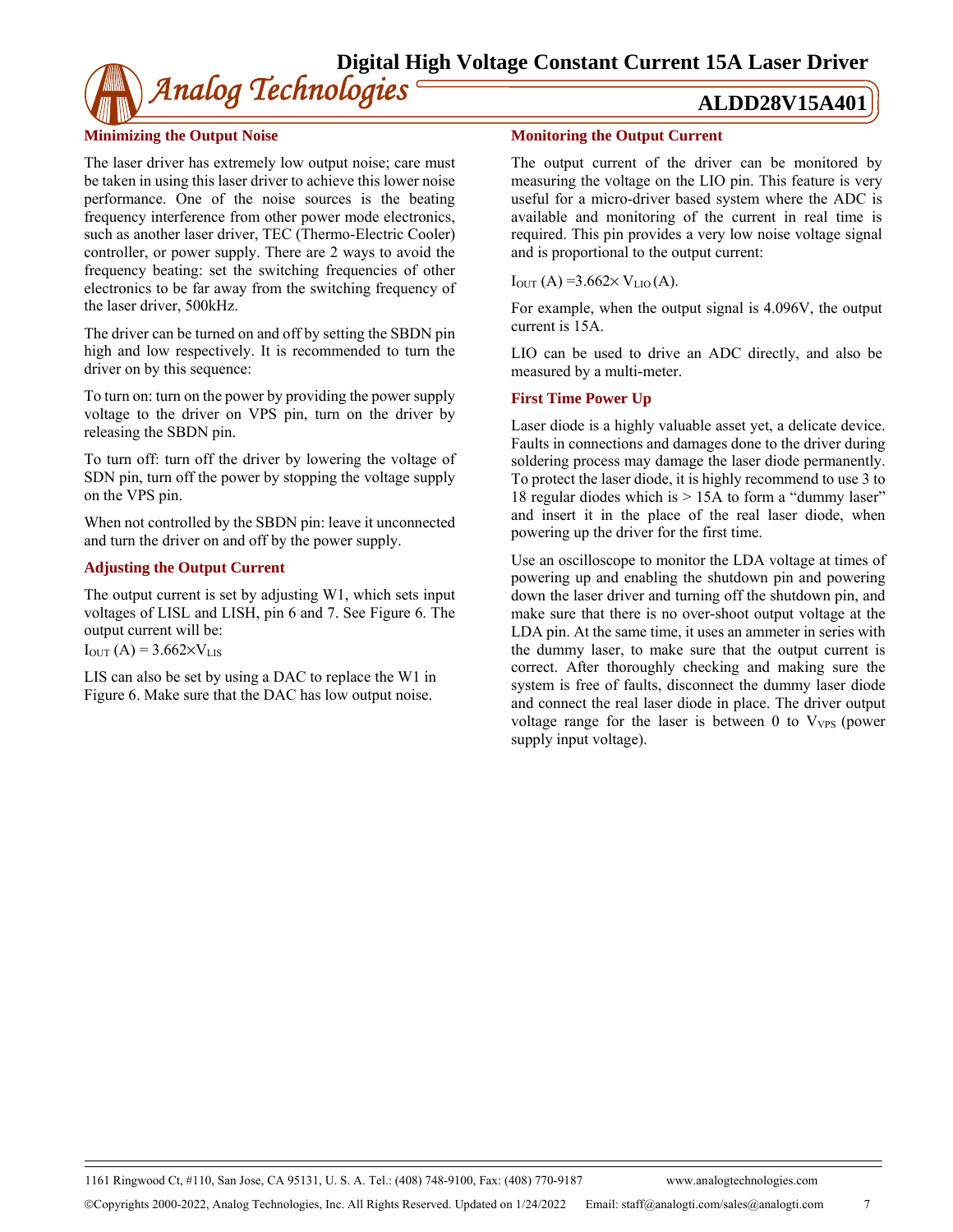### **WORKING PRINCIPLE**

1. After the controller is powered on, turn the switch on the lower right to "SB", the display contents are as follows:

| <b>POWER SWITCH = SB</b> |  |  |  |
|--------------------------|--|--|--|
| $Is = 1.0A$ Tc=25.0C     |  |  |  |
| $Io = 0.0A$ $Vo = 0.0V$  |  |  |  |
| IL=15.0A Vp=12.0V        |  |  |  |

2. Press the "Set" button, enter the password, and then enter the setup mode.



Press the "Set" button, the display contents are as follows:

Two digits stand for the password. When the last digit flashes, use " $\uparrow$ " to change the number (0 ~ 9); press the "Set" button to select which digit to be changed. When the first digit flashes, use "↑" to change the number  $(0 \sim 9)$ . The default password is "99". Once you enter the correct password, you can start setting up the controller.

3. After entering the correct password, press and hold the "Set" button to enter the setup mode. The display contents are as follows:

| Set LIS Source:    |
|--------------------|
| Internal Control X |
| External Control√  |

We can select internal control or external control by pressing the "↑" button, then press the "Set" button to lock the selection, or press and hold the "Set" button to enter the internal control or external control current setting.

The current can be adjusted by pressing the "Set" button to place the cursor. Use the "↑" button to adjust the current.



Or



After setting the current, press and hold the "Set" button to save the setting and exit to the initial state.

| <b>POWER SWITCH = SB</b> |
|--------------------------|
| $Is = 1.0A$ Tc=25.0C     |
| $Io = 0.0A$ $Vo = 0.0V$  |
| IL=15.0A Vp=12.0V        |

Press "↑" button to switch between the connection state and temperature state

**POWER SWITCH = SB**  $Is = 1.0A$  Int. cntrl Io=00.0A Vo=00.0V IL=15.0A Vp=00.0V

1161 Ringwood Ct, #110, San Jose, CA 95131, U. S. A. Tel.: (408) 748-9100, Fax: (408) 770-9187 www.analogtechnologies.com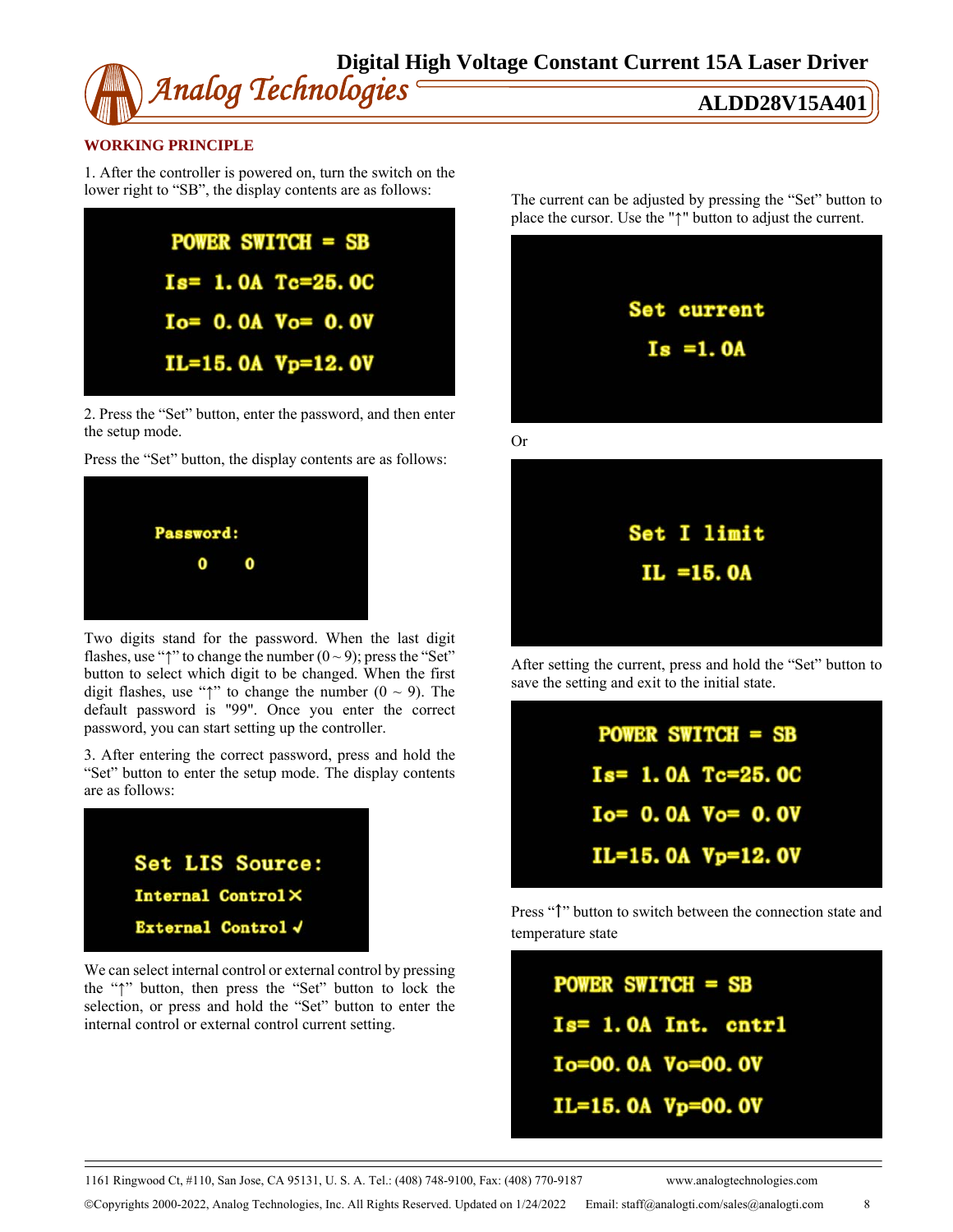

After the setting is completed, turn the switch to "ON" and the controller starts working.

### **OUTLINE DIMENSIONS**

Dimensions of the DIP package driver are shown in Figure 7.

Press and hold the "Help" button, the display contents are as follows:

| Web: www.analogti.com |  |
|-----------------------|--|
| Manufacturing Date:   |  |
| 20190326              |  |
| Model: 28V15A         |  |



Figure 7. Dimensions of the DIP Package Driver

**It is highly recommended to lower the solder iron temperature to 310°C (590°F) and solder the driver manually**, so that the internal contents of the driver would not be affected.

After the soldering, it is also safe to check the laser driver's functionality by using the "dummy laser" before connecting a real laser diode as mentioned previously on page 4.

**NOTE:** The power supplies may have over-shoot voltage spikes when they are not connected well with the load or when they recover from an over current protection state. When that happens, it may exceed the maximum allowed

input voltage, 27V, of the controller and damage the controller permanently. To avoid this from happening, do the following:

- 1. Connect the controller well with the power supply before turning on the power.
- 2. Make sure that the power supply has sufficient output current. It is suggested that the power supply can supply 1.2 to 1.5 times the maximum current the controller requires.

1161 Ringwood Ct, #110, San Jose, CA 95131, U. S. A. Tel.: (408) 748-9100, Fax: (408) 770-9187 www.analogtechnologies.com